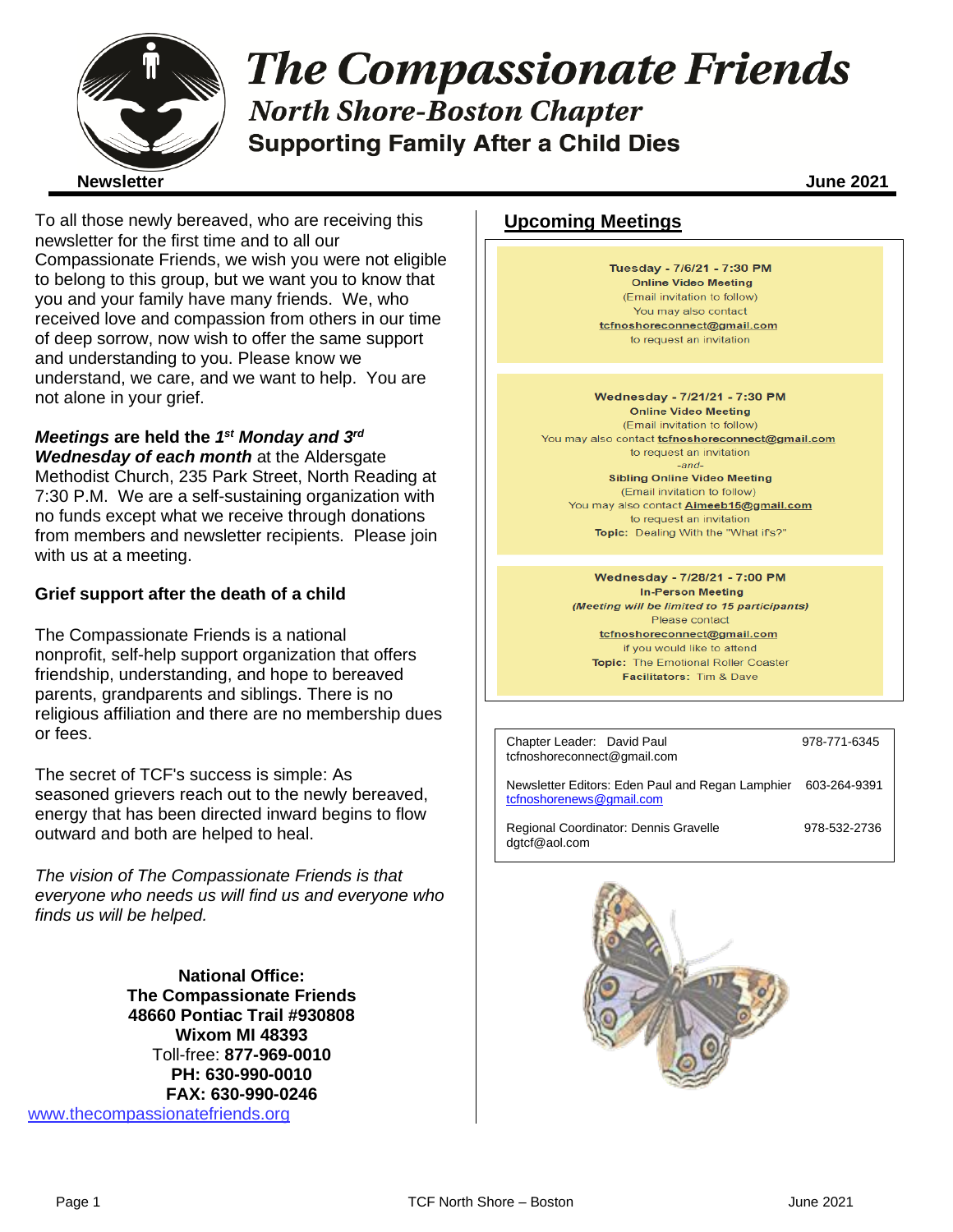**The North Shore-Boston Chapter** website is sponsored this month in loving memory of:<br>ALEXANDED TUE ODEAT WILL  ALEXANDER THE GREAT WHIPPLE

 You should be going into your last year as a tween.<br>We often wonder what **you would be like now.**<br>
<sup>Id you like aparta? Or</sup>  Or something all of your own.  a wonderful big brother. **It is hard to believe you<br>have been gone from us** for 10 years now.<br>It seems like a lifetime ago,  yet it also seems like it was just yesterday.<br>We miss you every day. We love you so very much!!<br>Love, Mommy, Daddy, Dear Alexander, We often wonder what Would you like sports? Or Art? We know you would have been have been gone from us for 10 years now. was just yesterday. Love, Mommy, Daddy, Julia and Elizabeth

-and-

Todd,<br>your willingness to help anyone at any time,<br>your love of nature, the earth, and all of its creatures, create a memory of you<br>
that will not die. <sup>.</sup> incredible spirit lives o<br>Mom, Dad, and Tracy  TODD MacDONALD Todd, anyone at any time, that will not die. Your incredible spirit lives on.

## **GRADUATION......A TIME TO REMEMBER**

I was driving down the road the other day, thinking of how the retail market makes any event an opportunity for revenue. Graduation seems to fall into that category, with cards and gifts for every Graduate. This time of year reminds me that my graduation from high school was a bittersweet time.

Really, it was the first time I had "surpassed" my older brother, David, in anything significant. I turned the age that he was when he died, 18, in the beginning of my senior year of high school. That year was difficult for me, as I felt that I was getting to move past where he had been cut short. Graduation day was no exception. I was happy to be getting out of high school, and looking forward to that coming August when I would go to college. But why was I getting to do these things, and not David? What made me so special that I got to stay here and experience these things? I still am not quite sure of the answer to those questions.

Graduation from high school was really just the first of many events which I have gotten to experience that David never will. College graduation, my wedding, and the birth of my two children are examples. And for me, each event has been a bit bittersweet.

The good news is this: that while time does make it easier to bear day-to-day activities without your sibling, each major event in your life presents itself as a new opportunity to remember your brother or sister, as well. For me, figuring that out was a huge relief, as it meant that my fear of forgetting David was not something I needed to worry about any more. His memory is just as alive for me today, 15- 1/2 years later, as it was when I took that walk across the stage to accept my high school diploma.

Amy Baker Ferry, TCF Heart of Florida Chapter, In loving memory of my brother, David.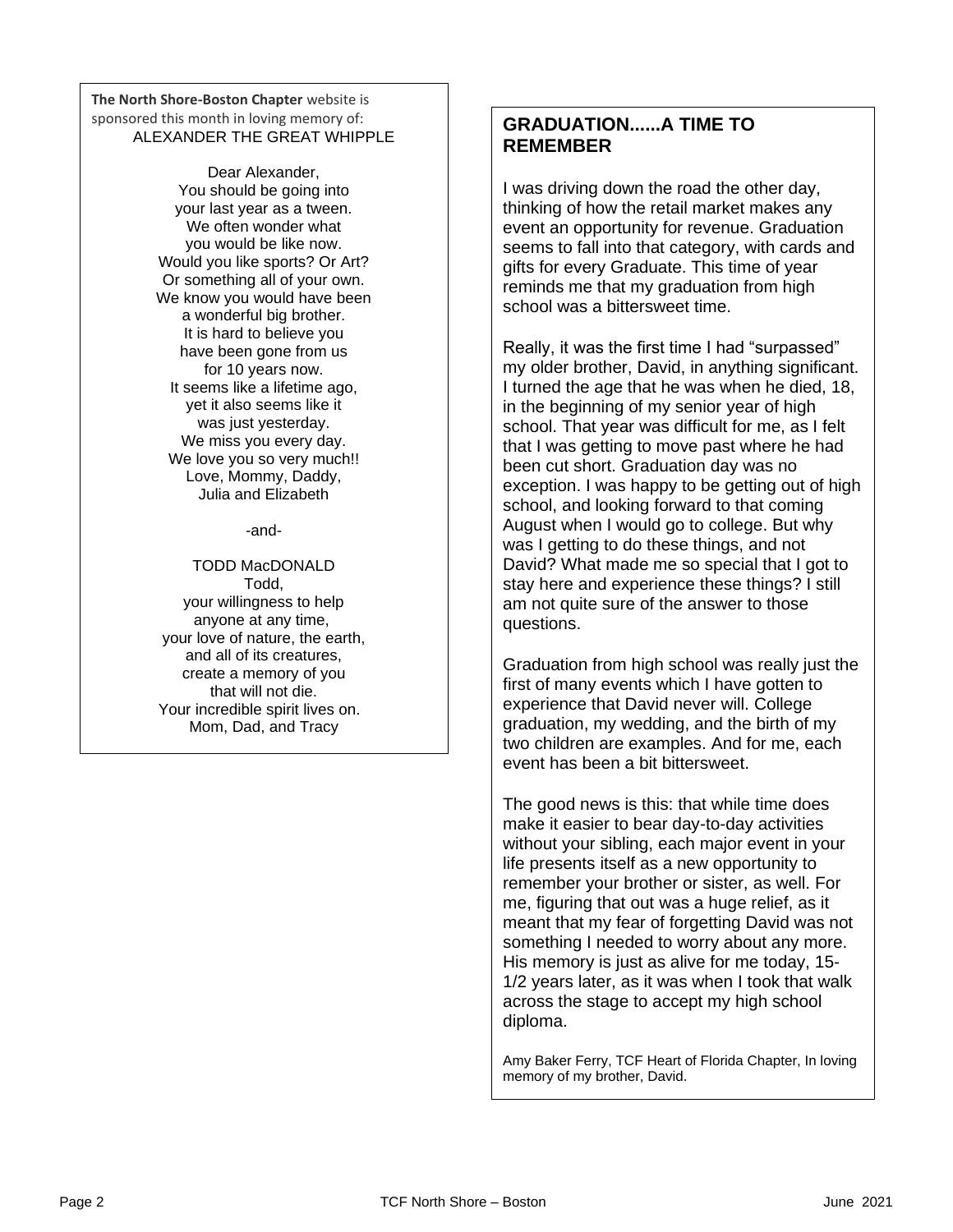FATHER'S DAY by Alan Pedersen

Years have come and gone and time has surely drifted by.

I've searched for any answer, yet I'm left to wonder why.

r ve searched for any answer, yet i'm left to wonder why.<br>The only thing I know for sure, through the happy and the sad. No matter what the circumstance, I will always be your dad.

 Not a day goes by that I don't hold you in my heart.

My love reaches far beyond this space we are apart.<br>These empty arms remember all the good times that

 These empty arms remember all the good times that we had. I may be standing here alone, but I will always be your dad.

 Some won't understand, so I don't bother to explain. They look into my eyes, but they can only see the pain. Afraid to look too deep as they are blinded by the fear, If only they could know, a father's love won't disappear.

So when this road gets lonely and the journey seems too hard, And I get to feeling sorry that I didn't get a card.

<sub>caru.</sub><br>If I close my eyes I can almost hear you say.

 "I love you and I miss you, daddy....Happy Fathers Day."

### **Men Do Cry**

 I heard quite often "men don't cry" Though no one ever told me why So when I fell and skinned a<br>knee knee

 No one came to comfort me. And when some bully boy at school Would pull a prank so mean or  cruel I'd quickly learn to turn and quip "It doesn't hurt" and bite my lip.

So as I grew to reasoned years

I learned to stifle any tears. Though "Be a big boy" it began Quite soon I learned to "Be a man."

And I could play that stoic role

 While storm and tempest wracked my soul. No pain nor setback could there be Could wrest one single tear from me.

Then one long night I stood nearby And helplessly watched my son die And quickly found to my surprise That all that tearless talk was lies.

And still I cry and have no shame I cannot play that "big boy" game. And openly without remorse I let my sorrow take its course.

So those of you who can't abide

A man you've seen who's often cried Reach out to him with all your heart As one whose life's been torn apart.

For men do cry when they can see Their loss of immortality. And tears will come in endless streams When mindless fate destroys their dreams.

Ken Falk, TCF NW Connecticut Chapter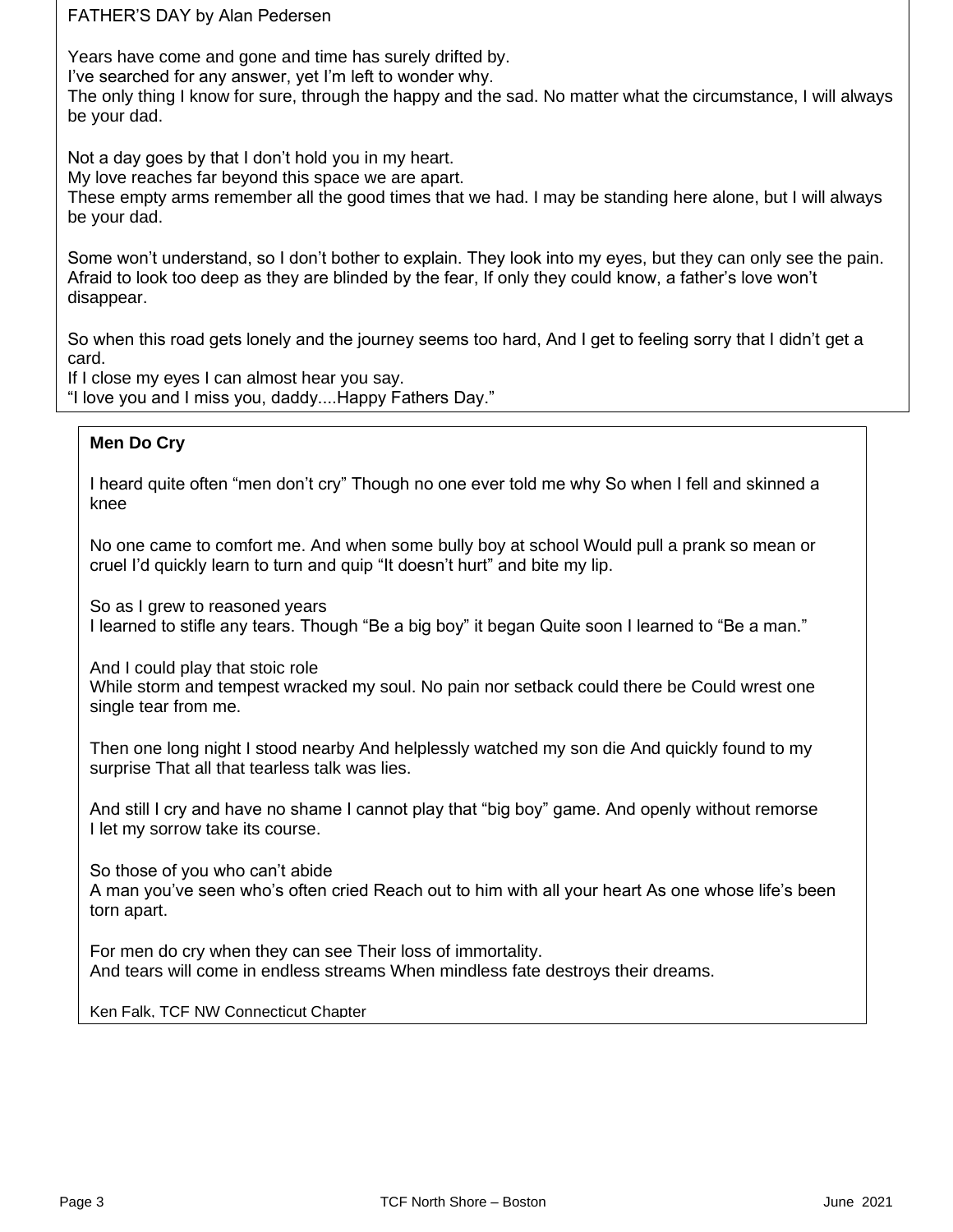## *TCF Spring Event – A Flower Garden for Our Children*

**We wish to thank Tim Glendinning and Sandy Kiriakos for once again organizing the chapters Spring Event – A Flower Garden for Our Children. Thank you to all who attended.** 



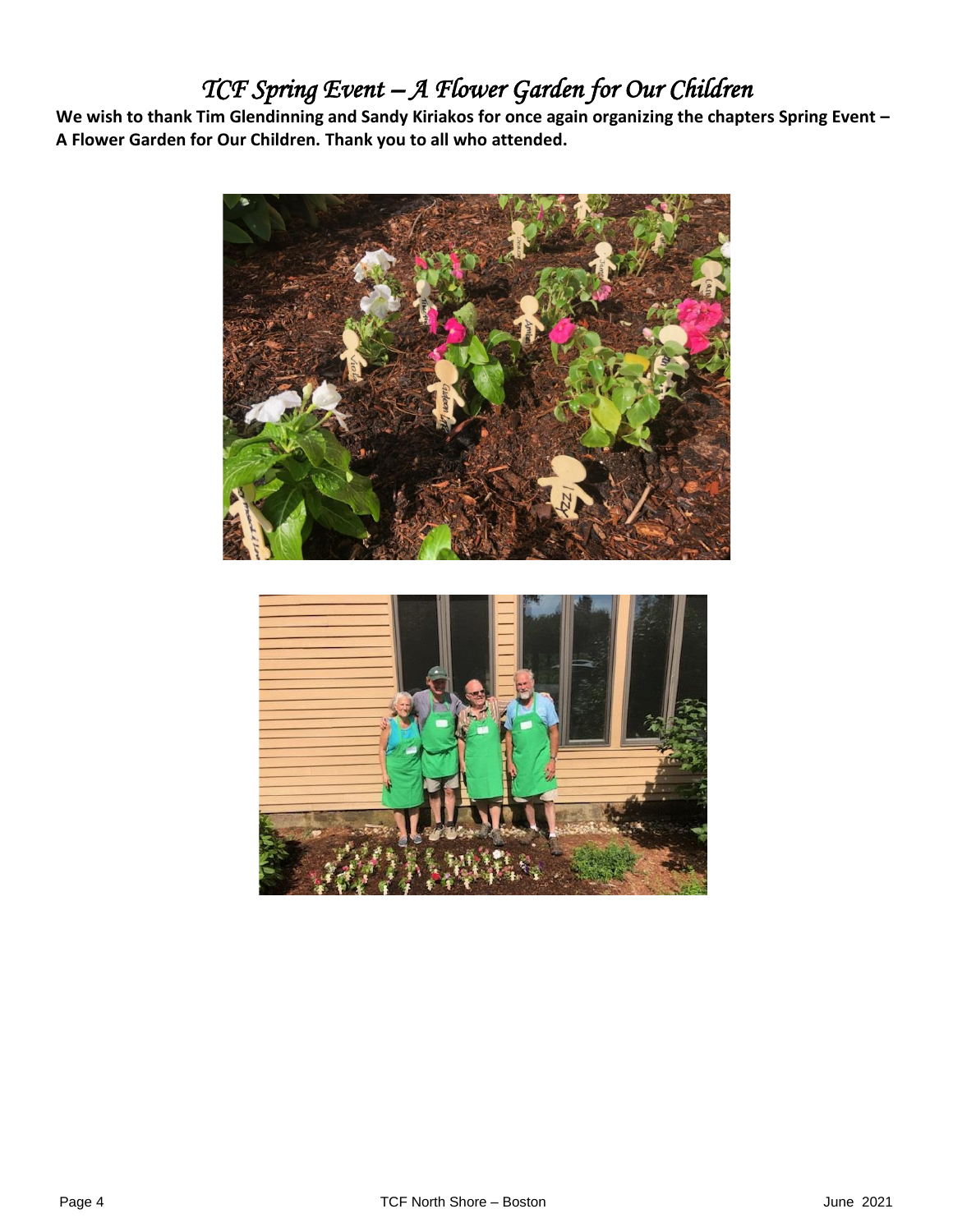## *Our Children Remembered*

## २<sup>२</sup>९ June Birthdays २<sup>२</sup>९

Christopher John Pope son of Carmen and Jeff Pope Alexander John Whipple son of Richard and Nancy Whipple Jason Dixey son of Sandy & Barry Dixey Harrison Andrew Lambert son of Gregory and Sigrid Lambert Eric Kronk son of Kathy and Walter Kronk Jeannie O'Hare daughter of Jean and Tom O'Hare Donald Tottingham son of Mal and Bobbie Tottingham Tanya Anne Phillips daughter of Marilyn and George Phillips Jason Michael Sobanek Son of Karen Cioffi Joey Brancato son of Andy Brancato Marc Ouellette son of Donna Marcotte and Bob Ouellette Ella Rose Biggio daughter of William and Allison Biggio Alicia Carol Gillespie daughter of Carol Fiore Alison Neenan Herman daughter of Christine Neenan Roger Gregory Costa son of Alice and Gil Costa Susan Rita Bean daughter of Ellen Bean Rebecca Jean Knight daughter of Betty and Owen Knight Danielle Lynn Acoin daughter of Susan and Michael Acoin Steven Ronan son of Susan Eldred Michael Joseph Glionna son of Terry Glionna

Jackson Mace son of Jeanne Mace brother of Lauren Steeves

#### 64 **June Angel Dates**

Christopher John Pope son of Carmen and Jeff Pope Andrew Adams Wilder son of Mark and Betty Wilder Jon Paul Rahall son of Bernadette Rahall Darien Sanford-Castro son of Diane Sanford Todd MacDonald son of John and Janet MacDonald Bryan Robert Cadigan son of Debbie Daly David Eric Czarnota son of Karen Czarnota James Kimball Carlsen son of Kathy Carlsen Amy Elizabeth Palmetier daughter of Judy & Joe Palmetier Kara Lynne Irving daughter of Jean and Jerry Irving Bobby Moore son of Jeff Moore Hunter Fredrick Siebel grandson of Vita and Gordon Trainor Brent Robert DiLibero Barbara and Bob DeLibero Alicia Carol Gillespie daughter of Carol Fiore Alison Neenan Herman daughter of Christine Neenan Roger Gregory Costa son of Alice and Gil Costa Susan Rita Bean daughter of Ellen Bean Rebecca Jean Knight daughter of Betty and Owen Knight Danielle Lynn Acoin daughter of Susan and Michael Acoin Stephen Baglioni Son of Peter Baglioni Megan Sawyer Daley daughter of Kathy and Dan Daley James (Jimmy)Reppucci sibling of Crystal Reppucci Benjamin Thomas Huxtable grandson of Alaina & Peter Huxtable Charlee Charette Daughter of Christopher and Samantha Charette Tom Alfieri son of Diane Alfieri Lucas Kump grandson of of Linda Bump Charlie Carmillo son of Paul & Amie Carmillo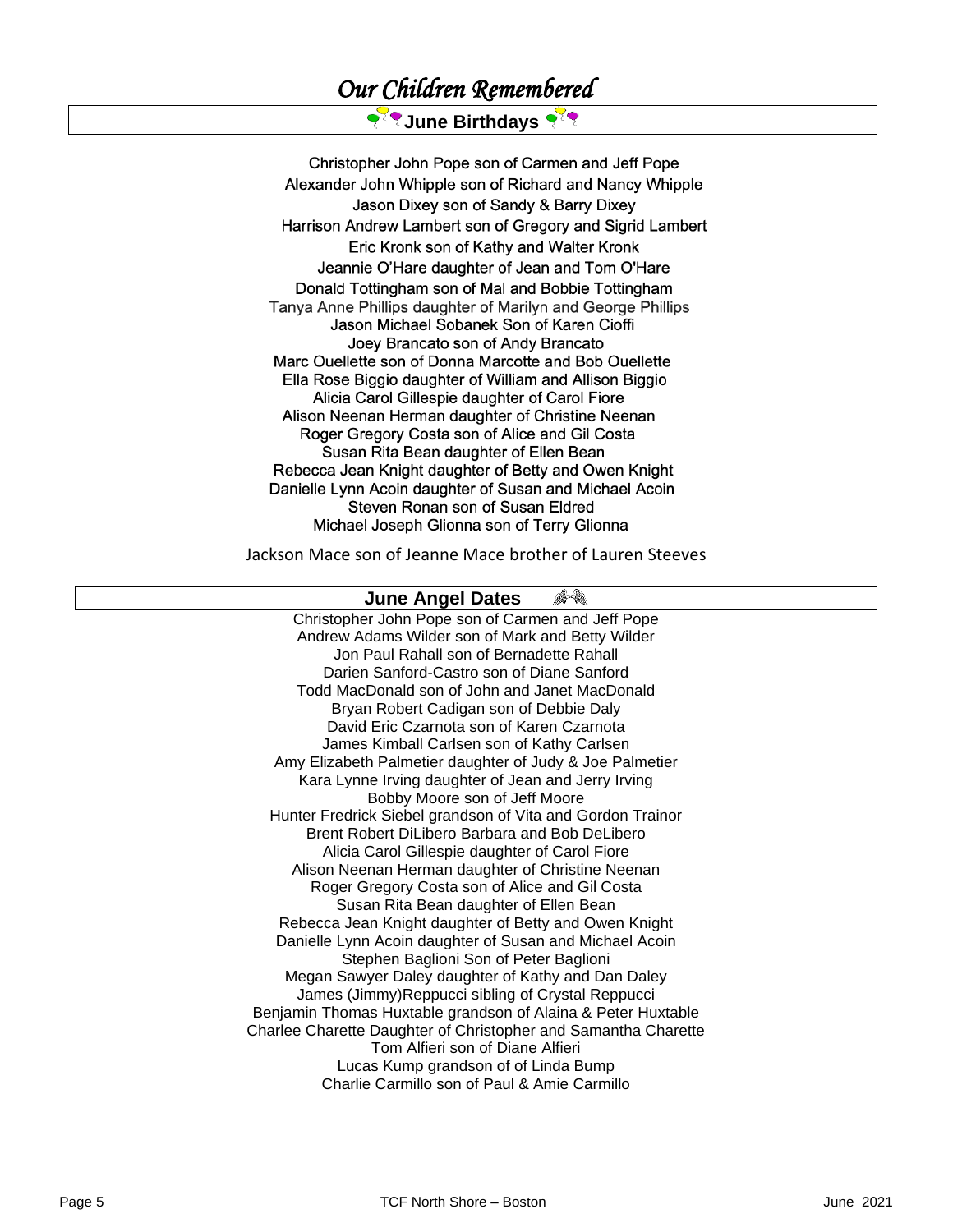As a regular feature, the newsletter is used to acknowledge the Birthdays and Anniversaries of the death of our children/siblings at the request of parents/siblings. Permission must be given for us to print your child's name. For privacy reasons we do not print dates. You only need to give permission once and we will keep it on record.

| Childs Name: | <b>Birth Da</b> | Jate<br>Anael - |
|--------------|-----------------|-----------------|
|--------------|-----------------|-----------------|

Parents: **Example 20** 

**Send to**: David Paul 48 Castle View Dr, Gloucester, MA 01930

**Note:** If your child's information is missing or not correct please send the correct data to be posted in the next edition to: [tcfnoshorenews@gmail.com](mailto:tcfnoshorenews@gmail.com)

|                  | Our telephone friends are here to help you if you feel the need to connect<br>with someone outside of our usual meeting night. We are not<br>professionals - we are all bereaved parents seeking to find a way<br>through our grief.<br>Please be considerate in the timing of your calls to these volunteers. |              |
|------------------|----------------------------------------------------------------------------------------------------------------------------------------------------------------------------------------------------------------------------------------------------------------------------------------------------------------|--------------|
| <b>Beverly</b>   | Carmen Pope, son, 3 days, anencephaly; son, 11, boating accident                                                                                                                                                                                                                                               | 978-998-4087 |
| <b>Billerica</b> | Jeff Moore, son, 17, moped accident                                                                                                                                                                                                                                                                            | 978-663-8539 |
| Gloucester       | Melinda & David Paul, daughter, 20, sudden cardiac arrest                                                                                                                                                                                                                                                      | 978-771-6345 |
| Haverhill        | Crystal Chambers, sibling, 28, cause unknown                                                                                                                                                                                                                                                                   | 508-523-2810 |
| North Andover    | Catherine Olson, daughter, 27, pedestrian accident                                                                                                                                                                                                                                                             | 978-681-8341 |
| Salem, NH        | Regan Burke, son, 8, pneumonia/cardiac arrest                                                                                                                                                                                                                                                                  | 603-264-9391 |
| Winchester       | Reenie McCormack, son, 20, drowning                                                                                                                                                                                                                                                                            | 781-729-1878 |
| Woburn           | Nancy Whipple, son, 22 months, cancer                                                                                                                                                                                                                                                                          | 781-938-5840 |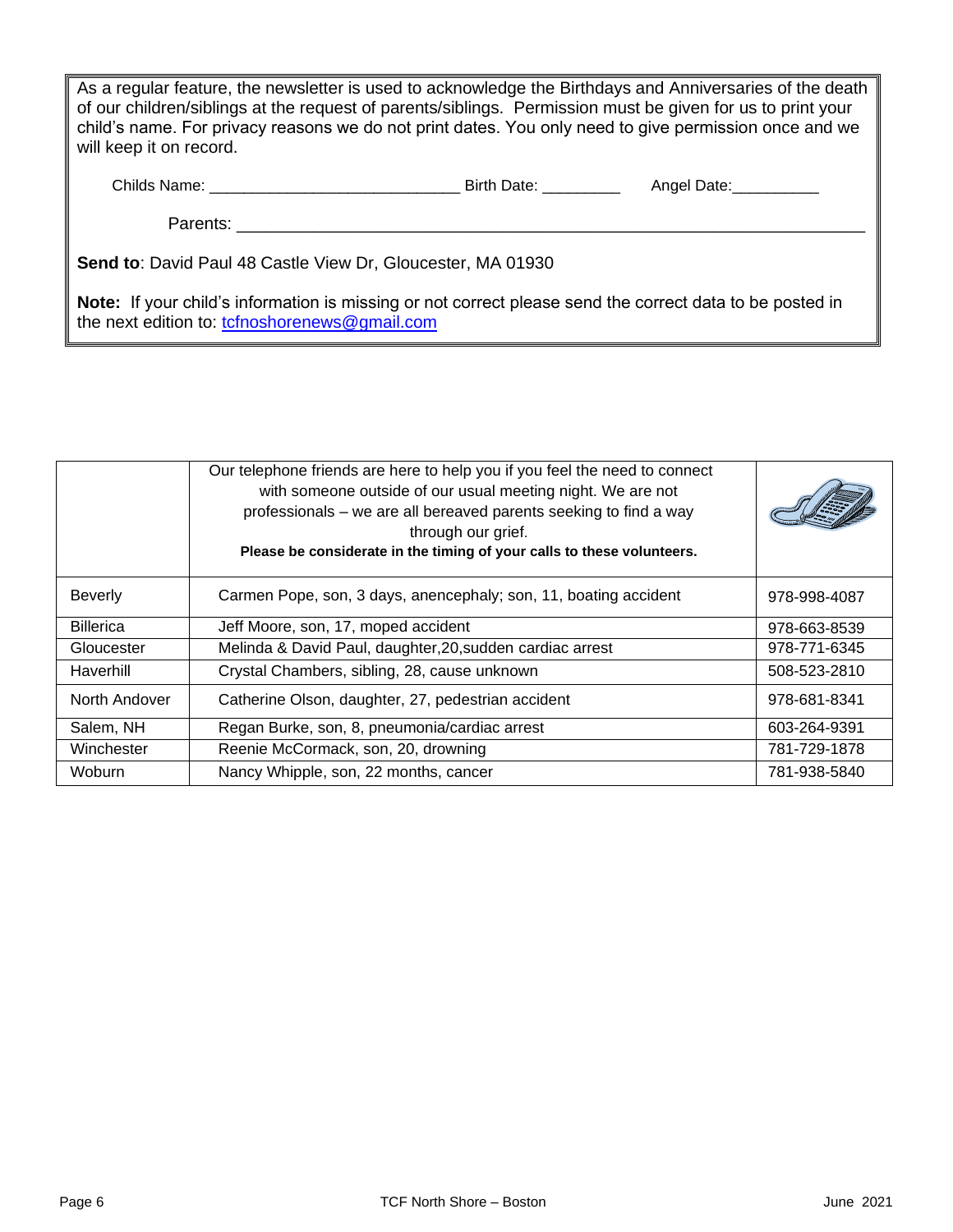

## **Love Notes**



In loving memory of our son Donald Tottingham on his BIRTHDAY JUNE 30TH

Malcom and Bobbie Tottingham - Mom and Dad

I look at your picture every day with sadness but also remember the joy of you. In memory of Andrew Wilder

Mom and Dad



**Helen Torreggiani Art**

*This section is reserved for personal messages in memory of our children, grandchildren, and siblings. Donations received help to cover the operating costs of the chapter; monthly meetings, refreshments, newsletter mailing, etc. While not expected, any donations are always appreciated.*

## *Thank you to all who continue to leave donations in the box at every meeting*

| Love Notes are a way to share a message in memory of your child/grandchild/sibling. Donations received with Love notes<br>help with the cost of publication of this newsletter.                                                                                                                                                                    |  |  |
|----------------------------------------------------------------------------------------------------------------------------------------------------------------------------------------------------------------------------------------------------------------------------------------------------------------------------------------------------|--|--|
| Please send your Love Notes with donation by mail to<br><b>Bob Boulanger, 42 Chatham Rd. Billerica, MA 01821</b> , or give them to the leader at the monthly meetings.<br>Please use the form below to assure notes are posted exactly as you want them. Love Notes for the next newsletter must<br>be received by the 15th of the previous month. |  |  |
| Love Gifts for future dates may be sent at any time; month to be published:                                                                                                                                                                                                                                                                        |  |  |
|                                                                                                                                                                                                                                                                                                                                                    |  |  |
|                                                                                                                                                                                                                                                                                                                                                    |  |  |

 **\_\_\_\_\_\_\_\_\_\_\_\_\_\_\_\_\_\_\_\_\_\_\_\_\_\_\_\_\_\_\_\_\_\_\_\_\_\_\_\_\_\_\_\_\_\_\_\_\_\_\_\_\_\_\_\_\_\_\_\_\_\_\_\_\_\_\_\_\_\_\_\_\_\_\_\_\_\_\_\_\_\_\_\_\_\_\_\_\_\_**